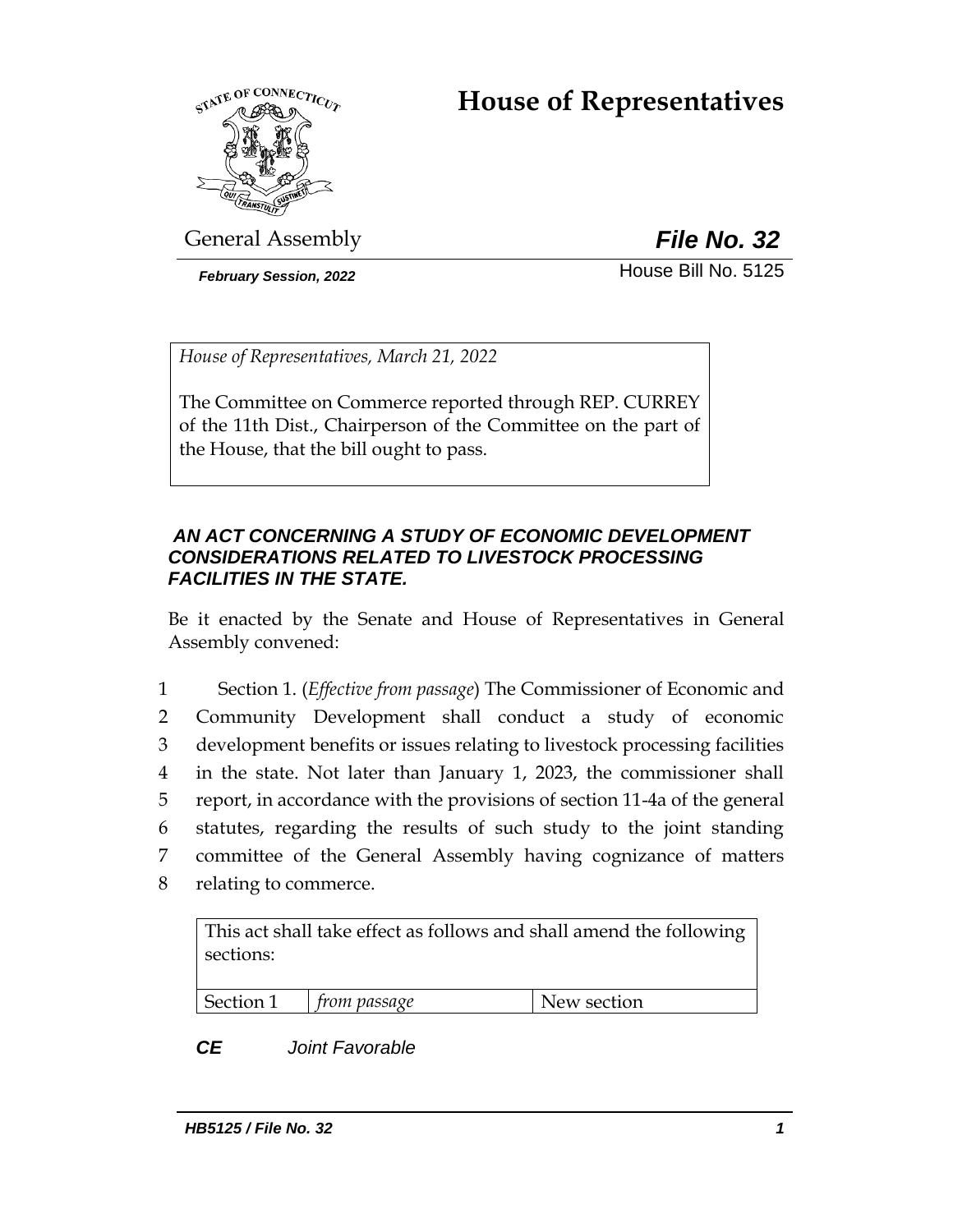*The following Fiscal Impact Statement and Bill Analysis are prepared for the benefit of the members of the General Assembly, solely for purposes of information, summarization and explanation and do not represent the intent of the General Assembly or either chamber thereof for any purpose. In general,*  fiscal impacts are based upon a variety of informational sources, including the analyst's professional *knowledge. Whenever applicable, agency data is consulted as part of the analysis, however final products do not necessarily reflect an assessment from any specific department.*

## *OFA Fiscal Note*

*State Impact:* None

*Municipal Impact:* None

### *Explanation*

The bill has no fiscal impact by requiring the Department of Economic and Community Development (DECD) to conduct a study of economic development benefits or issues relating to livestock processing facilities in the state. The bill does not outline any specific items for the study to include. It is therefore anticipated that DECD can produce the study within existing resources.

## *The Out Years*

*State Impact:* None *Municipal Impact:* None